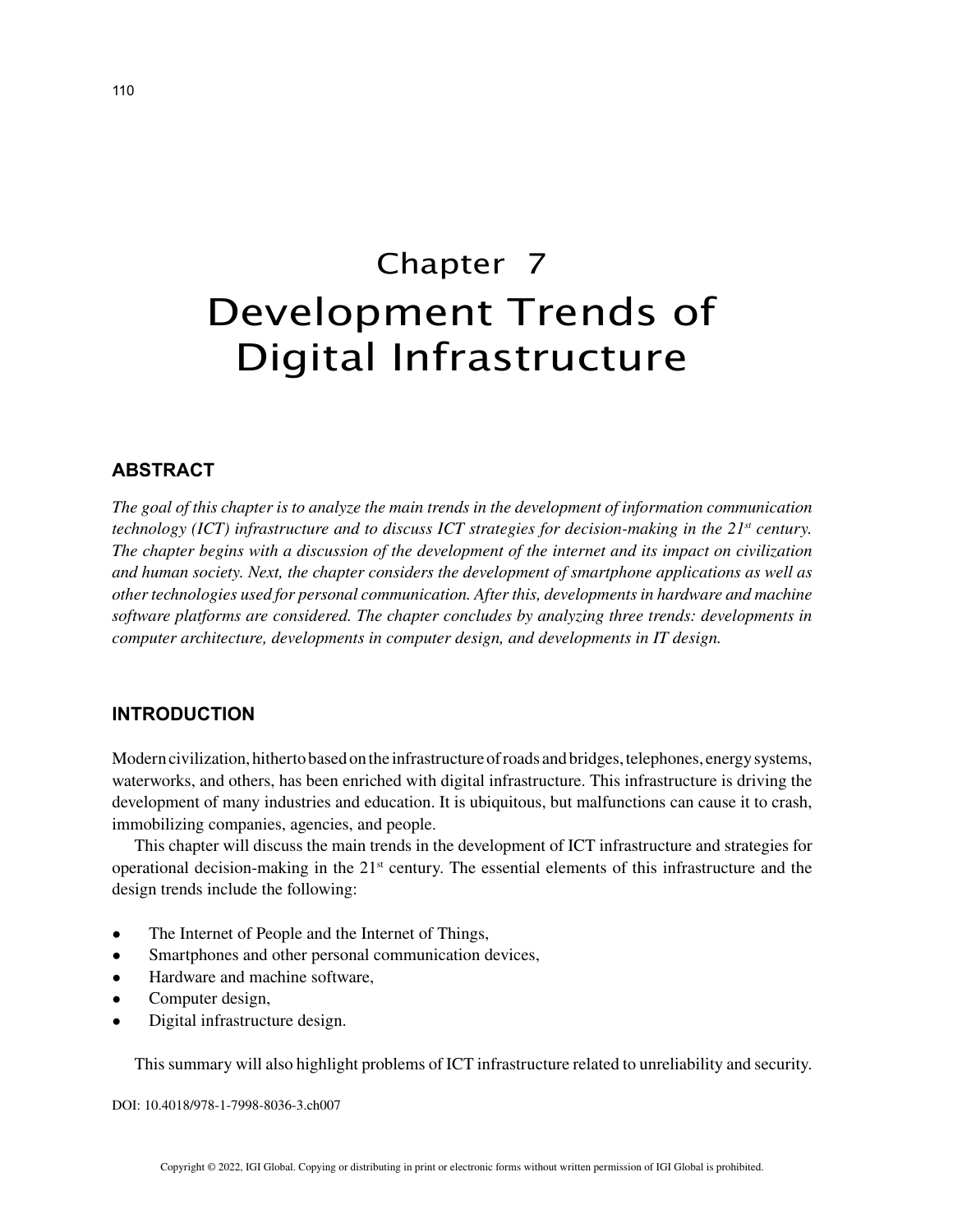# **THE DEVELOPMENT OF THE INTERNET**

The widespread occurrence of internetization in the  $21<sup>st</sup>$  century has been spectacular and has been, in principle, revered as a remedy for all socio-economic ills. Indeed, internetization has the following advantages (Figure 1):

- Strengthens users,
- Strengthens global business,
- Strengthens organizations,
- Strengthens society (but so far, only in the sense of responding to distortions).

It can, therefore, be concluded that ICT solutions live in symbiosis with other practical solutions; they are perhaps even more visible and spectacular for society.

The main network connecting people is the *Internet*. The development of the Internet has been particularly impressive, a development which includes a range of tools, services, and platforms that support both the work of software development teams and systems assisting specific areas of professional and private life. Next to the real world, a virtual world is consistently created, in which it is easier to get lost without realizing the consequences. An example is the loss of real-life communication (F2F, Face-to-Face), which has become the bane of modern young people. It can be said that the Internet has created a new direction of development, which can be called *internetization*. This concept covers both the development of the Internet itself as well as its users and their activities.

On one hand, internetization is a sensitive matter, for a significant failure in its development would disable many companies, agencies, and people. On the other hand, internetization supports the development of organizations and improves their activities. Figure 1 indicates both the advantages and disadvantages of the internetization process. Negative trends must be minimized. The trends in the development of this online community are as follows:

- **The intensification of Internet communication and the use of ICT services** will affect the majority of people on Earth, or about 5 billion (out of 7,6 billion) people, resulting in a high demand for all kinds of mobile devices, services, and applications. This guarantees trade and a great amount business for manufacturers of mobile devices (both hardware and software) and networks providing high-speed access to Internet services.
- **Growth in human-to-human and hybrid (human-robot) cooperation in different areas of human life** will occur as a result of personal and professional needs. This will occur regardless of existing distances and often at the expense of direct communication.
- **Creating different online communities through the ease of constructing different environments and online platforms that support the activities of communities with similar interests and missions** will ensure that they find their place in an unknown virtual world. The backdrop for this situation is that many cannot find a place for themselves in the *real world.* Unfortunately, many criminal e-communities are also being created.
- **The growth of a vast number of different types of data** will make it possible to discover and explore new forms of knowledge and to apply them anywhere and at any time for both research and novel practical applications, including day-to-day work, hobbies, and entertainment. Unfortunately, this will lead to *dataism (datamania)* and the sickness of internet addiction.